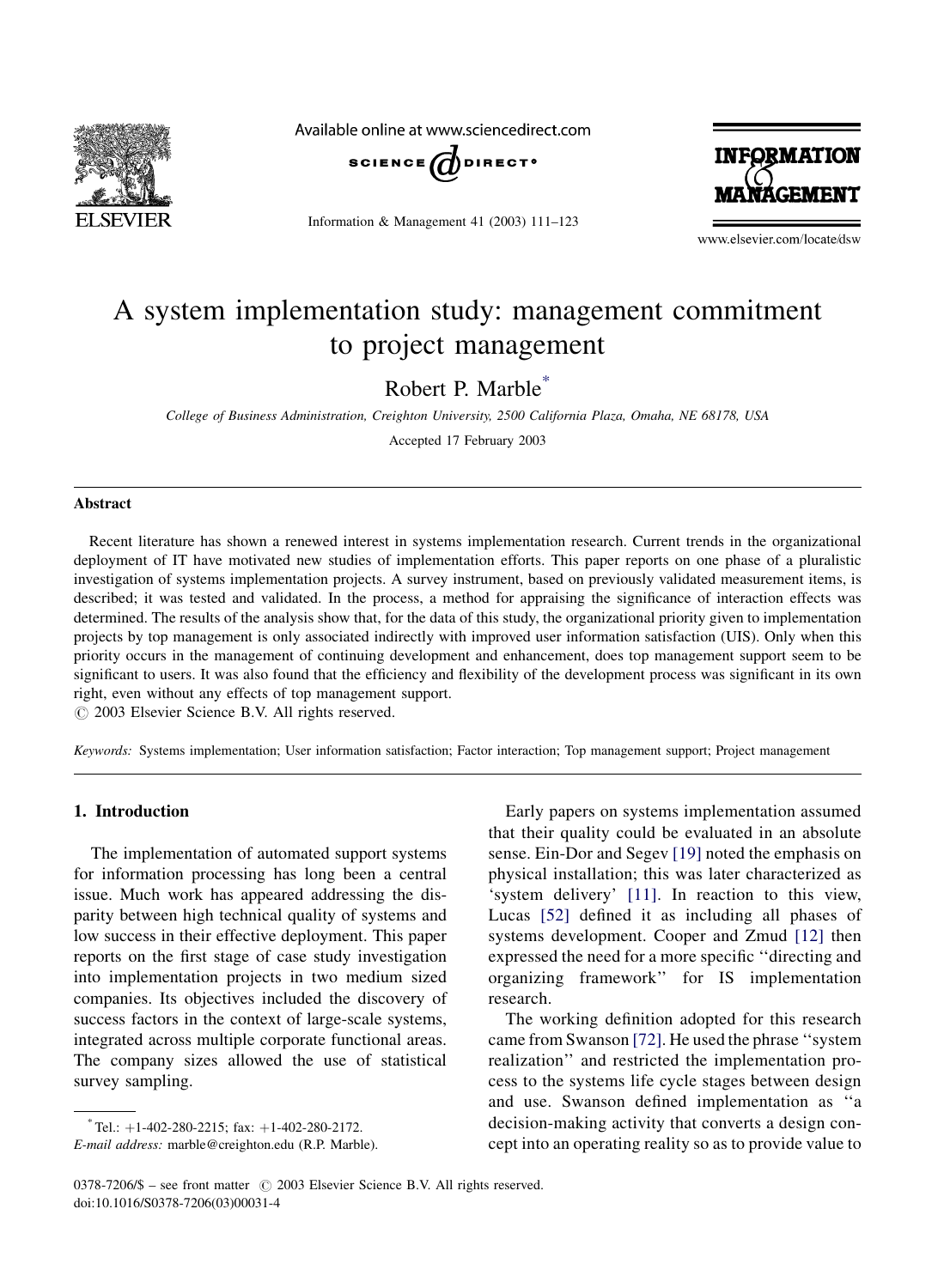the client.'' Numerous researchers have used definitions with equal scope. In 1994, Iivari and Ervasti used the term "institutionalizing" [\[34\].](#page--1-0) They noted the trend toward software acquisition and the relative scarcity of large-scale production systems developed in-house. Guimaraes and Igbaria [\[30\]](#page--1-0) also commented on 'dramatic' changes to implementation efforts due to changed system characteristics. They suggested the need to reevaluate prior discoveries in the context of current trends. Lucas and Spitler [\[54\]](#page--1-0), for instance, noted a lack of implementation field studies involving networked, multifunction workstations that are common in organizations today. In a recent survey exposition of this whole scenario [\[56\]](#page--1-0), an operationalization of Swanson's model has been proposed as a unifying vehicle for new implementation research.

#### 2. Implementation issues

### 2.1. Prior research

Numerous writings have assessed research in the implementation of information systems (IS). Many have attempted to synthesize the discoveries and suggest directions for continued research (see [\[27,65,73\]](#page--1-0), for instance). The quantitative directions have been highlighted in the literature by different formulations for the concept of implementation success. Reviews have appeared of numerous studies whose success formulations use objective assessments [\[15,58,71\]](#page--1-0). Others discuss the heavily pursued use of perceptual, surrogate measures of intangible implementation effects [\[24,32\].](#page--1-0) The research has furnished a wide spectrum of issues that are important to effective IS implementation [\[46\].](#page--1-0)

Qualitative work has also contributed insights to the literature in this area [\[21,57,62,75\]](#page--1-0). Numerous studies of failed implementation projects have appeared and the lessons they provide have been discussed [\[1,10,40,61\]](#page--1-0). Much of this "intensive" empirical research has allowed a deeper understanding of individual implementation issues. All of these contributions have supported a growing body of research, which now combines methods in pluralistic approaches to the study of IS implementation [\[23,48,59,74\]](#page--1-0).

## 2.2. The research model

Swanson's model was adopted to serve as a conceptual framework for my project. It is a collection of nine factors critical to implementation success. [Table 1](#page--1-0) gives lists of the literature sources that support and help operationalize each of the nine factors in the research design.

#### 2.2.1. User involvement

User involvement underlines the need for user participation in the implementation project. This factor also involves personal relevance of the system to the user.

#### 2.2.2. Management commitment

This represents the apparent top level support for an implementation project.

#### 2.2.3. Value basis

This expresses the general appreciation, on the part of its stakeholders, of the value that an implemented system brings to its organization.

#### 2.2.4. Mutual understanding

This factor measures the user-to-designer bond and has been a topic of many papers, such as those discussing various uses of group and communication systems.

#### 2.2.5. Design quality

The design quality refers to the general characteristics of modeling, presentation, and flexibility exhibited by a system. The ease with which the system can be adapted to accommodate change and preferences will affect the users' score for this.

### 2.2.6. Performance level

This represents the way users view the products and services provided by the system. It directly reflects the degree to which user expectations are met by the system on a day to day basis.

#### 2.2.7. Project management

This factor refers to the way in which the implementation project is conducted, including its organization, scheduling, and responsiveness to stakeholders. User views of project management (PM) are important indicators of issues that impact implementation planning.